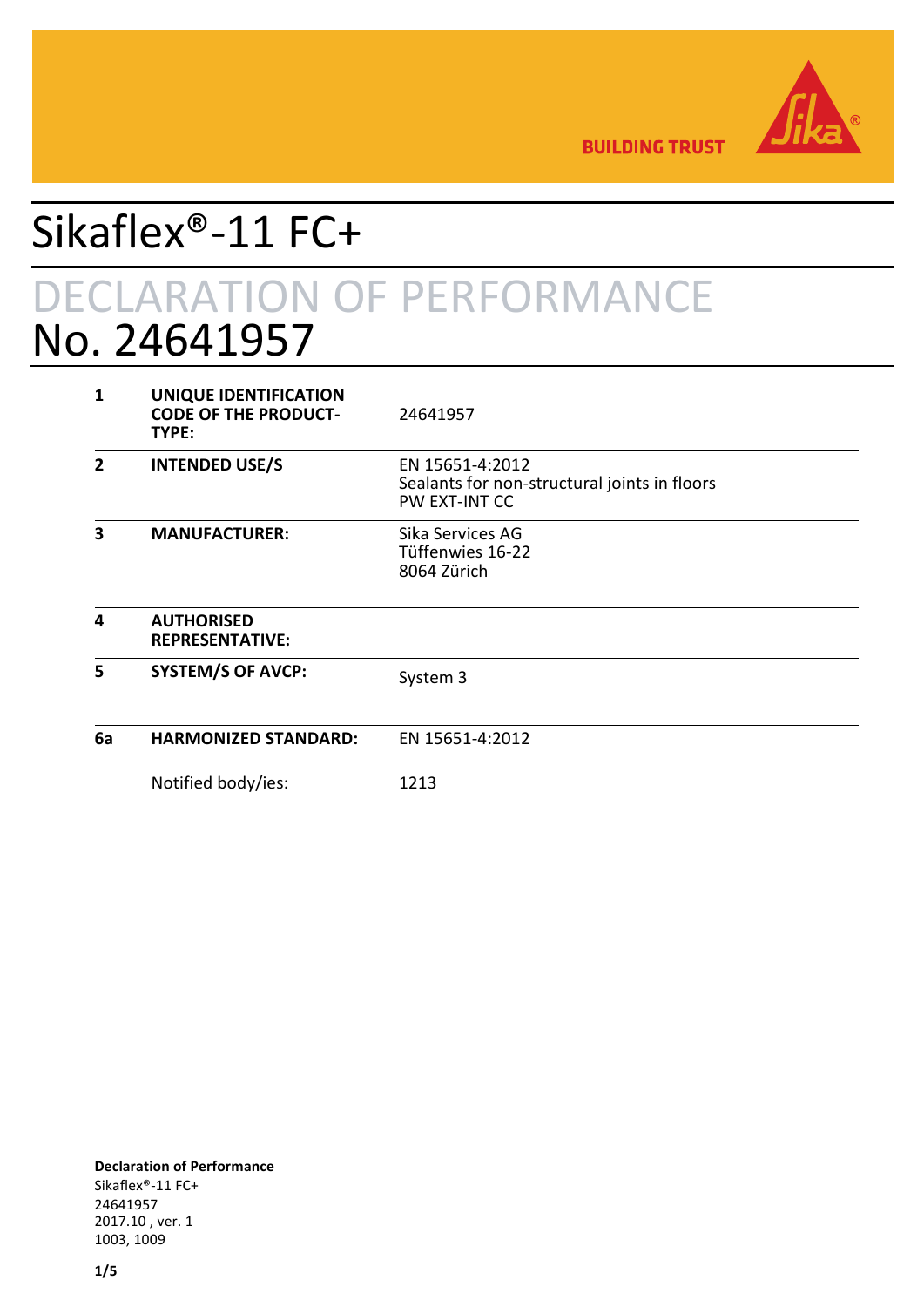### **7 DECLARED PERFORMANCE/S**

| <b>Essential Characteristics</b>                                                              | Performance                                                      | <b>AVCP</b> | Harmonized<br><b>Technical</b><br><b>Specification</b> |
|-----------------------------------------------------------------------------------------------|------------------------------------------------------------------|-------------|--------------------------------------------------------|
| Reaction to fire                                                                              | Class E                                                          | System 3    |                                                        |
| Release of chemicals dangerous to<br>the environment and health                               | <b>NPD</b>                                                       |             |                                                        |
| Water tightness and air tightness                                                             |                                                                  |             |                                                        |
| Tensile properties at maintained<br>extension                                                 | NF at 100 % elongation                                           | System 3    |                                                        |
| Loss of volume                                                                                | $\leq 10\%$                                                      | System 3    |                                                        |
| Tear resistance                                                                               | NF at 50 % elongation                                            | System 3    |                                                        |
| Adhesion/cohesion properties at<br>maintained extension after 28 days<br>water immersion      | NF at 100 % elongation,<br>change of secant modulus: $\leq$ 50 % | System 3    | EN 15651-<br>4:2012                                    |
| Adhesion/cohesion properties at<br>maintained extension after 28 days<br>salt water immersion | NF at 100 % elongation                                           | System 3    |                                                        |
| Tensile properties at maintained<br>extension at (-30±2)°C for cold<br>climate areas          | NF at 100 % elongation                                           | System 3    |                                                        |
| Durability                                                                                    | Pass                                                             | System 3    |                                                        |
|                                                                                               |                                                                  |             |                                                        |

### **8 APPROPRIATE TECHNICAL DOCUMENTATION AND/OR - SPECIFIC TECHNICAL DOCUMENTATION**

The performance of the product identified above is in conformity with the set of declared performance/s. This declaration of performance is issued, in accordance with Regulation (EU) No 305/2011, under the sole responsibility of the manufacturer identified above.

Signed for and on behalf of the manufacturer by:

Name: Stamatios Kollias Function: TMM Sealing & Bonding/Industry At Athens on 08 May 2018

. .. . . . . . . . . . . . . . . . . . . . . . . . . . . . . .

Name: Spyros Hatzifotis Function: Managing Director At Athens on 08 May 2018

. . . . . .. . . . . . . . . . . . . . . . . . . . . . . . . . .

End of information as required by Regulation (EU) No 305/2011

**Declaration of Performance** Sikaflex®-11 FC+ 24641957 2017.10 , ver. 1 1003, 1009

**BUILDING TRUST**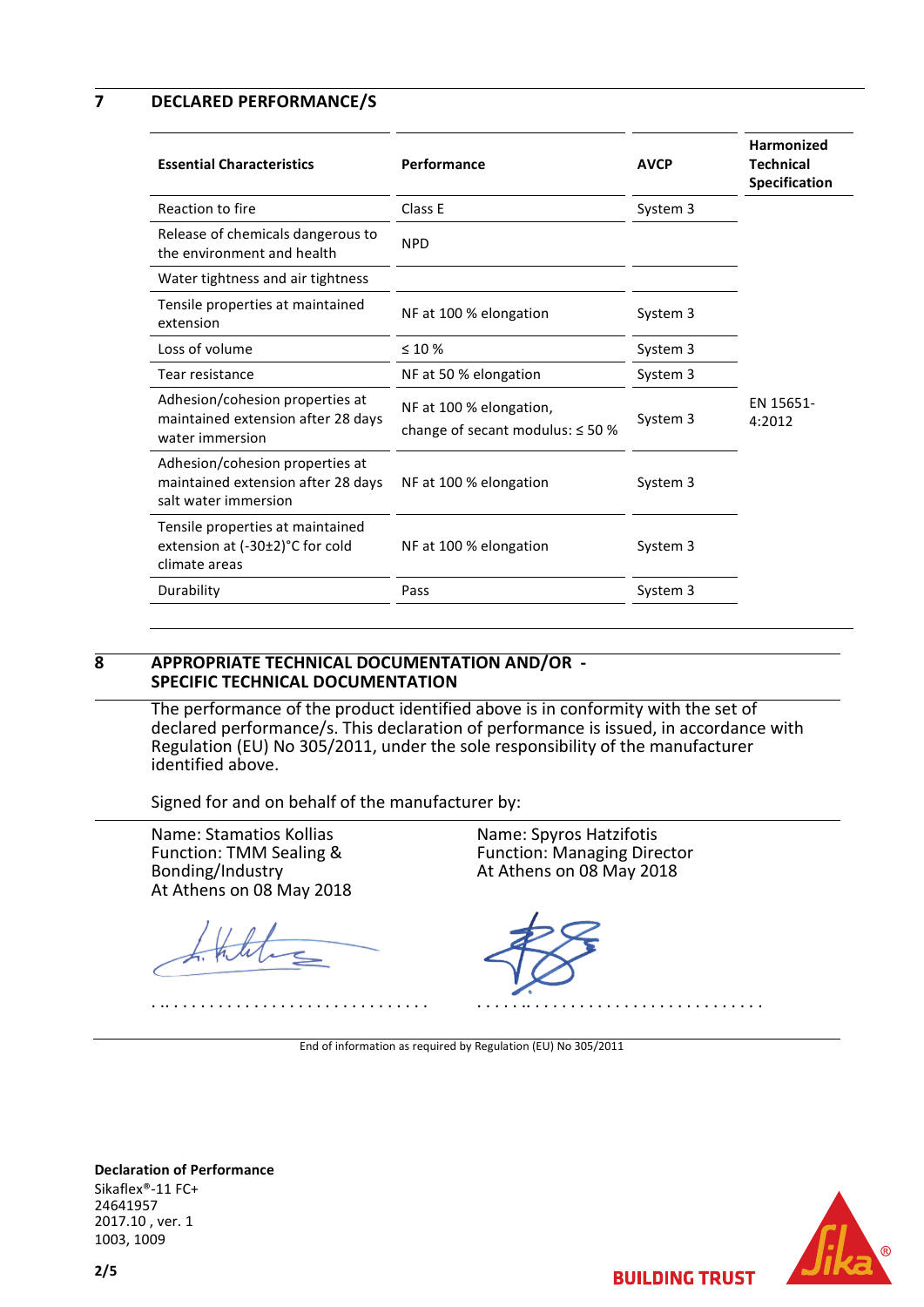## **RELATED DECLARATION OF PERFORMANCE**

| <b>Product Name</b> | Harmonized technical specification | DoP Number         |  |
|---------------------|------------------------------------|--------------------|--|
| Sikaflex®-11 FC+    | FN 15651-1:2012                    | 59062259           |  |
| Sikaflex®-11 FC+    | EN 15651-1:2012, EN 15651-4:2012   | 020506011500000001 |  |

**Declaration of Performance** Sikaflex®-11 FC+ 24641957 2017.10 , ver. 1 1003, 1009

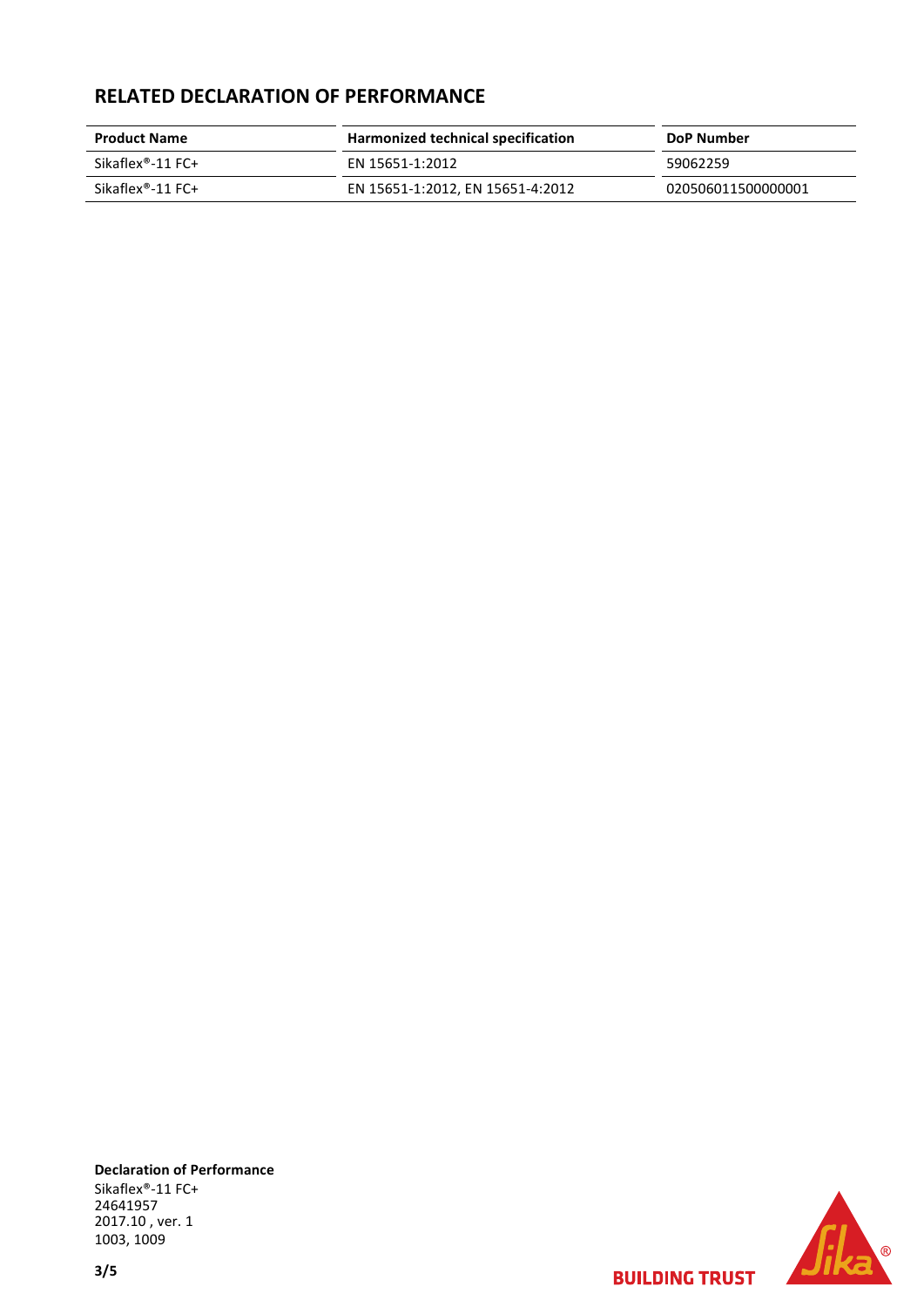| 13                                                                                         |                                                                 |  |  |  |  |
|--------------------------------------------------------------------------------------------|-----------------------------------------------------------------|--|--|--|--|
| Sika Services AG, Zurich, Switzerland                                                      |                                                                 |  |  |  |  |
| DoP No. 24641957                                                                           |                                                                 |  |  |  |  |
| EN 15651-4:2012                                                                            |                                                                 |  |  |  |  |
| Notified Body 1213                                                                         |                                                                 |  |  |  |  |
| Sealants for non-structural joints in floors PW EXT-INT CC                                 |                                                                 |  |  |  |  |
| Reaction to fire                                                                           | Class E                                                         |  |  |  |  |
| Water tightness and air tightness                                                          |                                                                 |  |  |  |  |
| Tensile properties at maintained extension                                                 | NF at 100 % elongation                                          |  |  |  |  |
| Loss of volume                                                                             | $\leq 10\%$                                                     |  |  |  |  |
| Tear resistance                                                                            | NF at 50 % elongation                                           |  |  |  |  |
| Adhesion/cohesion properties at maintained<br>extension after 28 days water immersion      | NF at 100 % elongation,<br>change of secant modulus $\leq 50$ % |  |  |  |  |
| Adhesion/cohesion properties at maintained<br>extension after 28 days salt water immersion | NF at 100 % elongation                                          |  |  |  |  |
| Tensile properties at maintained extension at (-<br>30±2)°C for cold climate areas         | NF at 100 % elongation                                          |  |  |  |  |
| Durability                                                                                 | Pass                                                            |  |  |  |  |
| http://dop.sika.com                                                                        |                                                                 |  |  |  |  |

## **ECOLOGY, HEALTH AND SAFETY INFORMATION (REACH)**

For information and advice on the safe handling, storage and disposal of chemical products, users shall refer to the most recent Safety Data Sheet (SDS) containing physical, ecological, toxicological and other safety related data.

## **LEGAL NOTE**

The information, and, in particular, the recommendations relating to the application and end-use of Sika products, are given in good faith based on Sika's current knowledge and experience of the products when properly stored, handled and applied under normal conditions in accordance with Sikas recommendations. In practice, the differences in materials, substrates and actual site conditions are such that no warranty in respect of merchantability or of fitness for a particular purpose, nor any liability arising out of any legal relationship whatsoever, can be inferred either from this information, or from any written recommendations, or from any other advice offered. The user of the product must test the products suitability for the intended application and purpose. Sika reserves the right to change the properties of its products. The proprietary rights of third parties must be observed. All orders are accepted subject to our current terms of sale and delivery. Users must always refer to the most recent issue of the local Product Data Sheet for the product concerned, copies of which will be supplied on request.

**Declaration of Performance** Sikaflex®-11 FC+ 24641957 2017.10 , ver. 1 1003, 1009

**BUILDING TRUST**